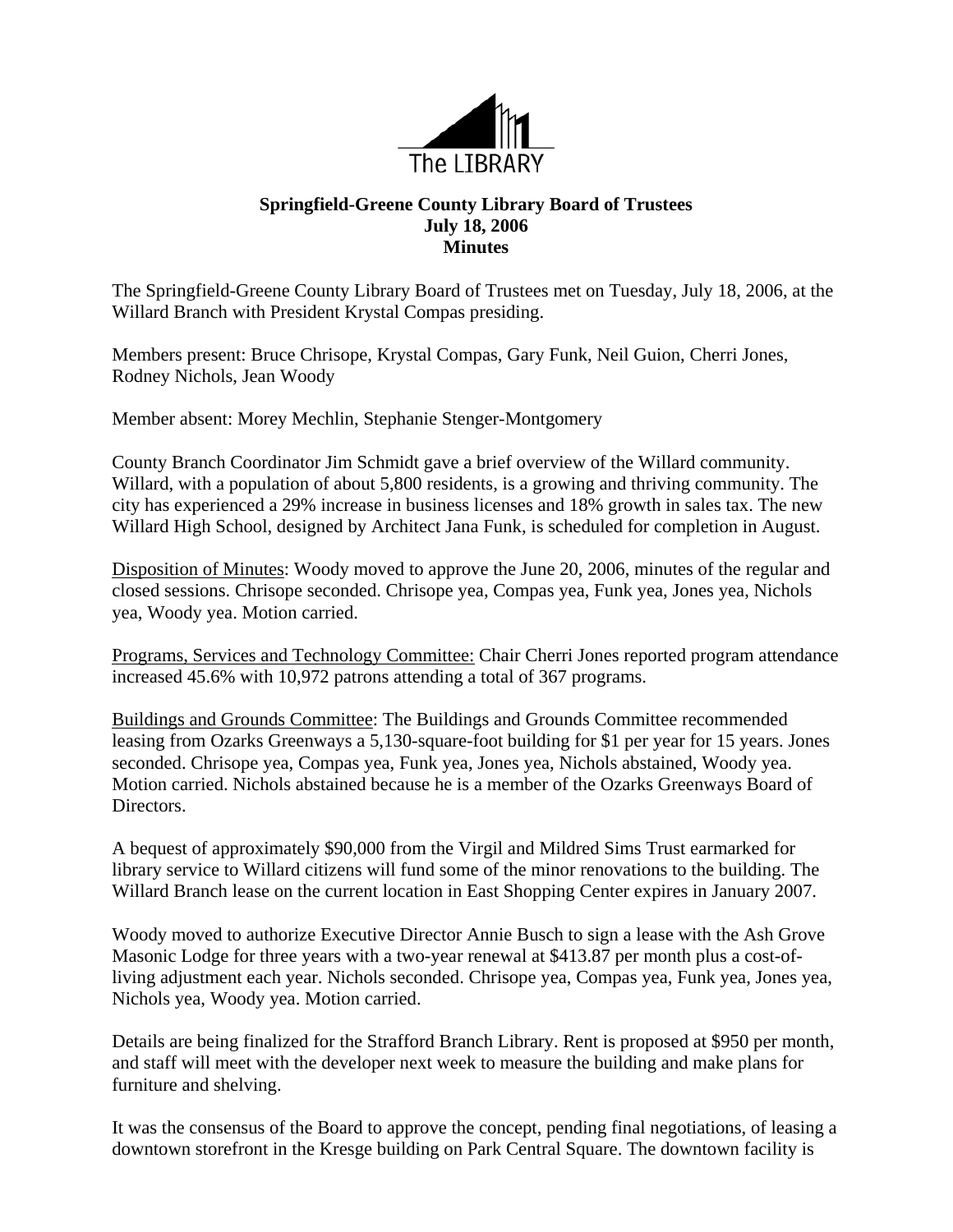expected to be completed in late 2007. Attorney Tom Peebles is investigating the possibility of using a portion of the principal from the Buhrman Trust to establish the location in Center City.

Busch met with Republic Schools Superintendent Pam Hedgpeth about the Board's decision to not accept the proposed lease arrangement for a shared facility. Hedgpeth understood the concerns and may have another offer at a later time.

## *Neil Guion arrived at the meeting.*

Finance and Personnel Committee: Chair Bruce Chrisope reported the committee is continuing to monitor Café 641 activity and will ask Accountant Kathy Hillenburg to attend the August meeting to review the café's financial status.

Through June, the Library was 1.9% under budget. The June report is a preliminary report, and a final year-end report will come after final invoices have been paid for the budget year. Income included annual invoice receipts from consortium members for maintenance and support, a payment from Between Friends for gift shop proceeds as well as six months' payroll reimbursement and a quarterly distribution from the Buhrman Trust. Café 641 made their first reimbursement to the Library for June payrolls.

Expenses included three pay periods in June from Account 5111 Salaries, *Bookends* and summer reading materials from Account 5342 Printing and the purchase and installation of security cameras from Account 5375. A polishing/buffing machine for audiovisual materials was purchased from Account 6411 Office Furniture and Equipment and Account 6412 included a new delivery van.

Chrisope moved to accept the financial report as presented. Guion seconded. Chrisope yea, Compas yea, Funk yea, Guion yea, Jones yea, Nichols yea, Woody yea. Motion carried.

Report of the Director: The band, The High Strung, will perform a concert at the Library Center on Friday, July 21, in the only Missouri stop of its National Rock 'n' Roll Library Tour.

The accounting consultant is working with the Business Office to review processes and procedures for handling funds before they get to the Business Office from the branches.

The Library Foundation is considering two fundraising projects to raise awareness of planned giving. Trustee Morey Mechlin suggested a Kids Book Club of the Month as a joint fundraising project with the Public Schools Foundation. The club would provide an opportunity to pay a yearly subscription and have books mailed to the child of their choice on a monthly basis. An Ozarks Legacy Festival would promote literacy and history of the Ozarks region.

In June, the Stories to Go program issued 187 library cards and 700 children attended storytimes. This grant is funded through August. Since May 30, three parttime Summer Reading to Go staff gave 127 programs to 2,810 children and issued 70 library cards. As part of the summer reading program, 900 books are at 20 community sites for children to read.

The Executive Director's 2005-2006 Annual Report reflected the accomplishments of the past year. Some of these accomplishments included establishing greeter's stations in the lobbies at the Library Center and Library Station, establishing an in-house Leadership Academy to develop